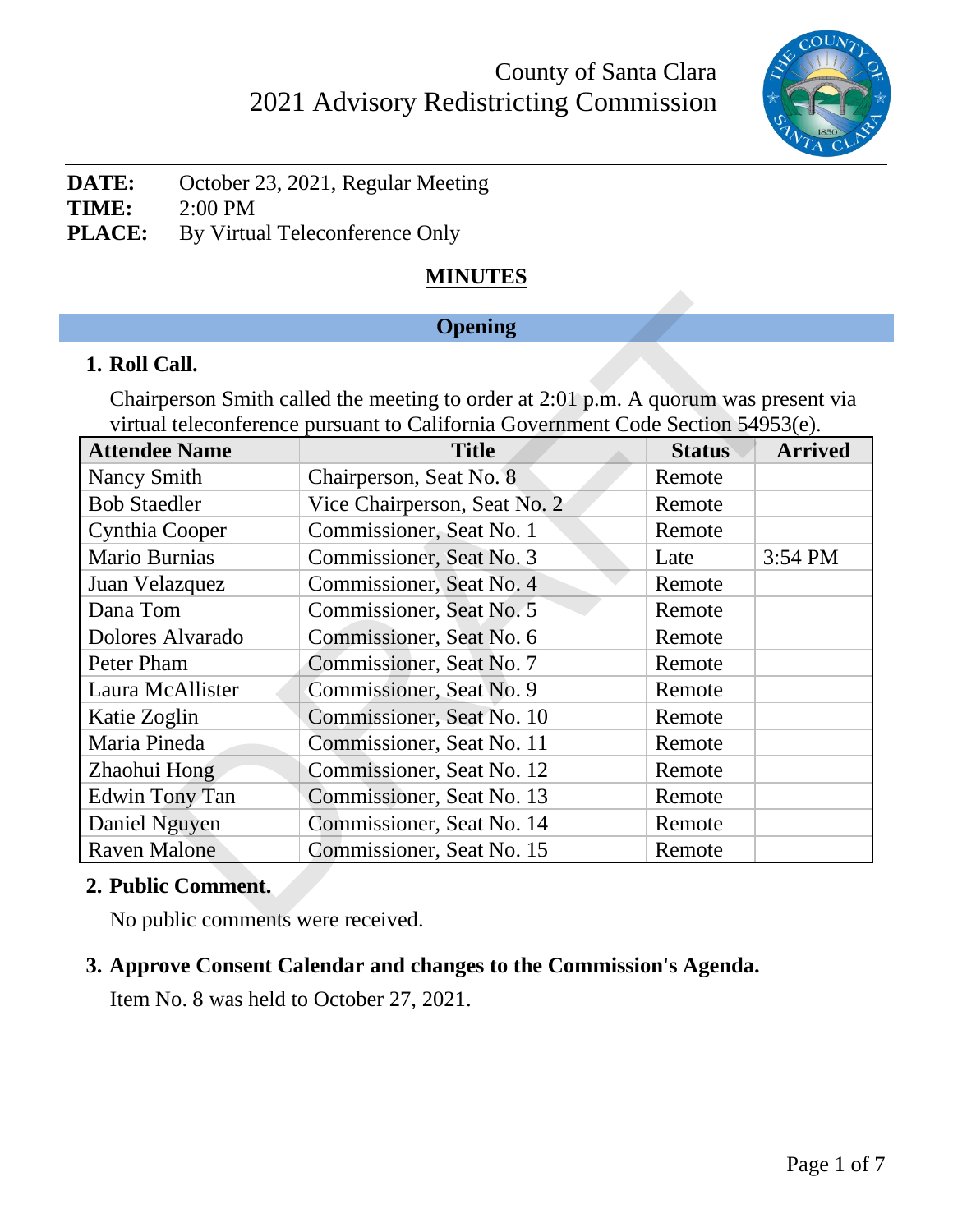| 3 RESULT:      | <b>APPROVED AS AMENDED [14 TO 0]</b>                                 |
|----------------|----------------------------------------------------------------------|
| <b>MOVER:</b>  | Katie Zoglin, Commissioner, Seat No. 10                              |
|                | <b>SECONDER:</b> Dana Tom, Commissioner, Seat No. 5                  |
| AYES:          | Smith, Staedler, Cooper, Velazquez, Tom, Alvarado, Pham, McAllister, |
|                | Zoglin, Pineda, Hong, Tan, Nguyen, Malone                            |
| <b>ABSENT:</b> | <b>Burnias</b>                                                       |

#### **Regular Agenda - Items for Discussion**

## **4. Receive report from the Office of the County Executive and Office of the County Counsel relating to an overview of the 2021 redistricting process and related activities.** (ID# 108103)

Danielle Christian, Legislative Manager, Office of the County Executive; Mary Hanna-Weir, Deputy County Counsel; and, Melanie Jimenez Perez, Program Manager II, Office of the County Executive, provided a presentation relating to an overview of the 2021 redistricting process, including the importance of and timeline for redistricting; legal criteria; purpose and role of the Commission and the Board of Supervisors in the redistricting process; 2020 United States Census data for current Supervisorial District lines; Communities of Interest testimony; and, information available on the County 2021 Redistricting website. ve report from the Office of the County Executive and Office of the the sel relating to an overview of the 2021 redistricting process and relations. (ID#108103)<br>Ille Christian, Legislative Manager, Office of the County Exe

### **4 RESULT: RECEIVED**

**5. Receive report from the Office of the County Executive, Office of the County Counsel, and Redistricting Partners relating to draft Supervisorial District maps, and discuss and approve recommendations regarding mapping, if any.** (ID# 108178)

Chairperson Smith stated that the Commission is shifting focus from testimony to maps, and the goal of the meeting is to identify maps for recommendation to the Board of Supervisors. Chairperson Smith noted that DistrictR is a public-facing mapping tool, and that maps forwarded to the Board must be converted and finalized in Maptitude by Redistricting Partners.

Paul Mitchell, Owner, Redistricting Partners, provided a presentation relating to the commission-based redistricting process and an overview of five maps for consideration by the Commission, including Plan X2a, Plan X3, Equal and Equitable for All (EEF) map, Unity Table map, and Plan Y2.

Mr. Mitchell next provided information relating to Plan X2a. He stated that the map maintains all city boundaries, excluding Santa Clara and San José; creates a majorityminority Asian Pacific Islander (API) district in District Three and a Latino influential district in District Two; unites Koreatown in District Four; creates a western cities district in District Five; and, has a total deviation of 7.4 percent and an API Citizen Voting Age Population (CVAP) of 50.1 percent in District Three. Mr. Mitchell noted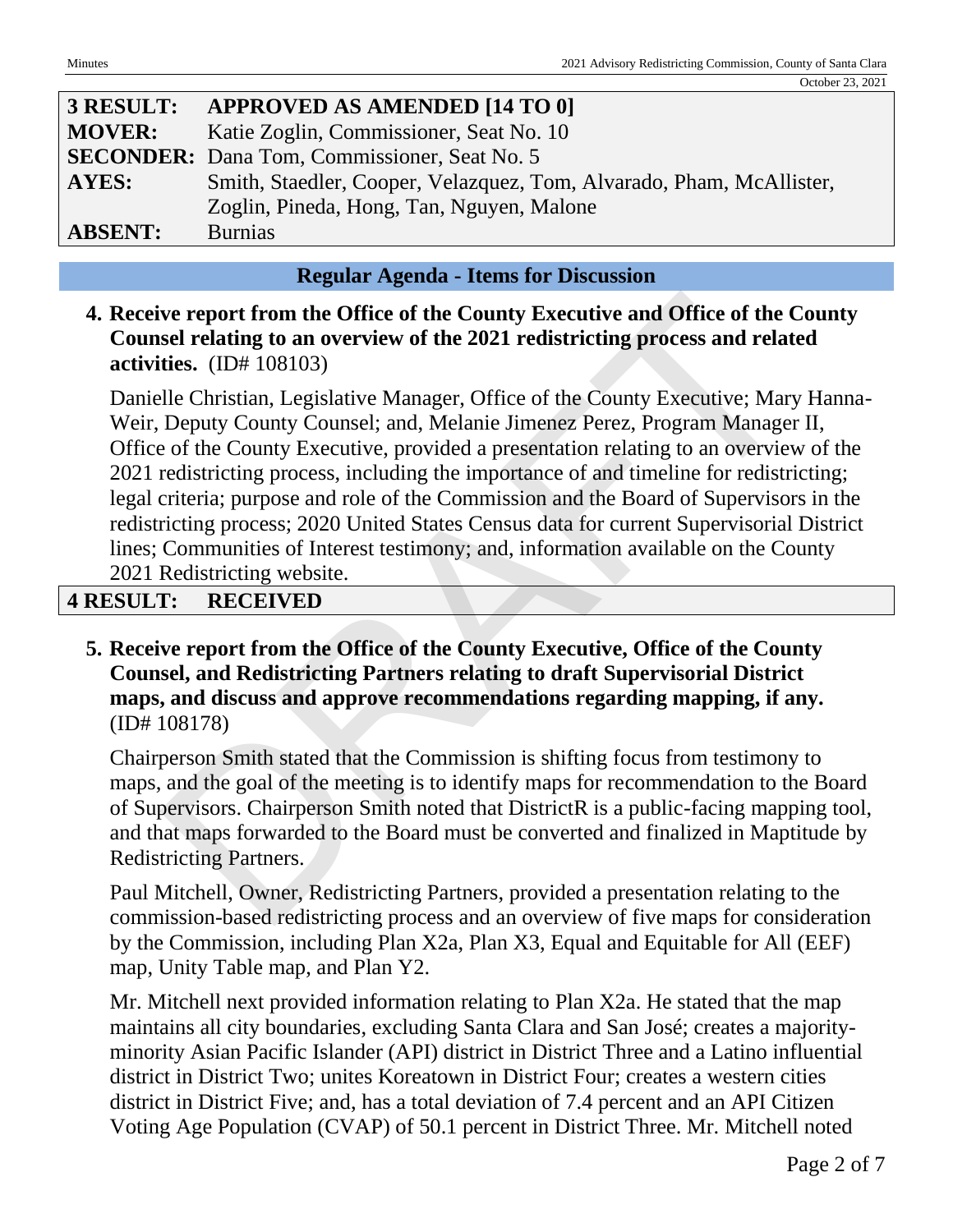that material for all five maps includes overlays of current Supervisorial District and city lines and 2020 United Status Census population and CVAP data.

Mr. Mitchell next provided information relating to Plan X3, and stated that it is similar to Plan X2a, splitting only San José, and has a total plan deviation of 8.3 percent.

Mr. Mitchell next provided information relating to the EEF map. He noted that it was drawn by a Commissioner in DistrictR, and that the conversion to Maptitude resulted in nominal population changes. Mr. Mitchell stated that the map has an Asian CVAP of 49.9 percent in District Three, creates a Latino influential district in District Two and a western cities district in District Five, and has a total plan deviation of 2.9 percent.

Mr. Mitchell next provided information relating to the Unity Table map, and noted that it has a total plan deviation of 7.2 percent. He stated that the primary structural difference between the Unity Table map and Plan X3 is that the Unity Table map adds population to District One from southern District Five rather than southern District Four.

Finally, Mr. Mitchell provided information relating to Plan Y2. He stated that the map splits only San José; creates a majority-minority API district in District Three by uniting South San José and Berryessa; unites Santa Clara, Cupertino, Saratoga, and Campbell in District Four; unites Palo Alto, Mountain View, and Sunnyvale in District Five; maintains Morgan Hill and Gilroy in District One; has a total plan deviation of 8.5 percent that could be reduced by changing lines that split San José; and, has an Asian CVAP district of 55.7 percent. Mr. Mitchell noted that San José neighborhood lines were followed in determining where to split San José, and that the map represents different Supervisorial District lines than currently exist, including all of Sunnyvale in District Five, which has an Asian CVAP of 29 percent. 9 percent in District Three, creates a Latino influential district in District<br>western cities district in District Five, and has a total plan deviation of 2.<br>thichell next provided information relating to the Unity Table

Commissioner Nguyen provided a presentation relating to the Nguyen map, Version 3 (Community of Interest [COI] No. 125, DistrictR No. 68547), including a summary of criteria considered in preparing the map. He noted that lines may require nominal adjustment to recreate an Asian majority-minority district lost in the conversion to Maptitude, and that the map has a total plan deviation of 2.32 percent in DistrictR. Commissioner Nguyen next provided information relating to the origin and revision history of a series of Commissioner maps that preceded the Nguyen map, Version 3, including the original VRA Compliant Under 5 Percent map drawn by Vice Chairperson Staedler (COI No. 43, DistrictR No. 62105) and subsequently revised by Commissioner Nguyen as Edit of 62105 (COI No. 57, DistrictR No. 63774), the EEF map (COI No. 114, DistrictR No.67699), and the Nguyen map, Version 2 (COI No. 118, DistrictR 68044). Commissioner Nguyen noted that he changed the name of the map from EEF to Nguyen to avoid confusion with later maps created by the public that include Equal and Equitable in the title. Finally, Commissioner Nguyen identified key changes to the different versions of the map, Communities of Interest analysis considered in preparing the final map, and areas of potential change.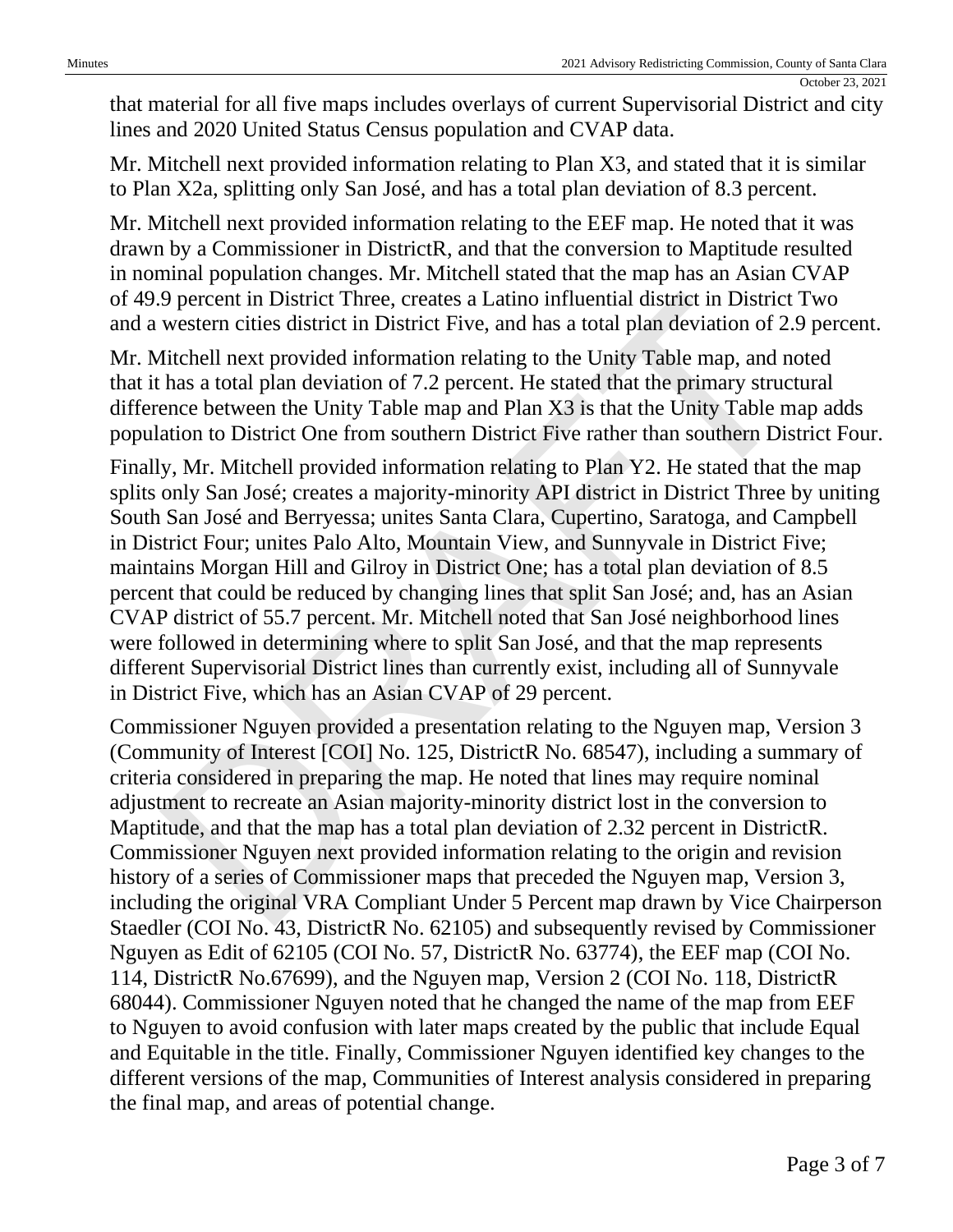Ms. Hanna-Weir noted that Plan Y2 is a new option not previously considered by the Commission.

In response to an inquiry by Commissioner Malone, Commissioner Nguyen stated that San José is in all five districts in the Nguyen map, Version 3, including a small population in west of Saratoga Avenue in District Five.

In response to inquiries by Commissioner Tom, Mr. Mitchell stated that Plan Y2 was designed to provide a different architectural option for Board consideration. He stated that the map limits city splits; creates a different Asian majority-minority district; provides options to maintain Communities of Interest for Asian and hillside communities; and, includes San José in all five districts, including a small population in District Five.

In response to an inquiry by Commissioner Tom, Commissioner Nguyen stated that he was unable to keep whole Koreatown, Los Gatos Union School District, and Downtown San José Communities of Interest in the Nguyen map, Version 3 (COI No. 125, DistrictR No. 68547).

In response to a further inquiry by Commissioner Tom, Mr. Mitchell stated that Redistricting Partners can identify options for moving Almaden Valley to District One in the Unity Table map.

In response to an inquiry by Commissioner Malone, Mr. Mitchell provided a density overlay for Plan X2a.

In response to an inquiry by Commissioner Pham, Mr. Mitchell stated that Redistricting Partners can attempt to identify a neighborhood to achieve a 50.1 percent Asian CVAP district in the Nguyen map, Version 3 (COI No. 125, DistrictR No. 68547).

In response to an inquiry by Chairperson Smith, Mr. Mitchell stated that Plan Y2 has a total plan deviation of 8.5 percent, Latino CVAP of approximately 37 percent in District Two, Asian CVAP of 55.7 percent in District Three, and no significant Black population in any district. ated that the map limits city splits; creates a different Asian majority-min<br>trit; provides options to maintain Communities of Interest for Asian and hi<br>sumities; and, includes San José in all five districts, including a s

In response to the earlier inquiry by Commissioner Tom relating to Almaden Valley, Mr. Mitchell stated that the arm in District One near District Four in the Unity Table Map has a 13 percent deviation positive in District Four and negative in District One, the area is relatively dense, and a population of approximately 50,000 would have to be shifted to balance moving Almaden Valley.

Chairperson Smith invited members of the public to provide testimony relating to the draft maps. Sixteen individuals addressed the Commission.

Chairperson Smith recessed the meeting at 3:48 p.m.

Chairperson Smith reconvened the meeting at 3:54 p.m. with all members present, including Commissioner Burnias who joined the meeting at 3:54 p.m.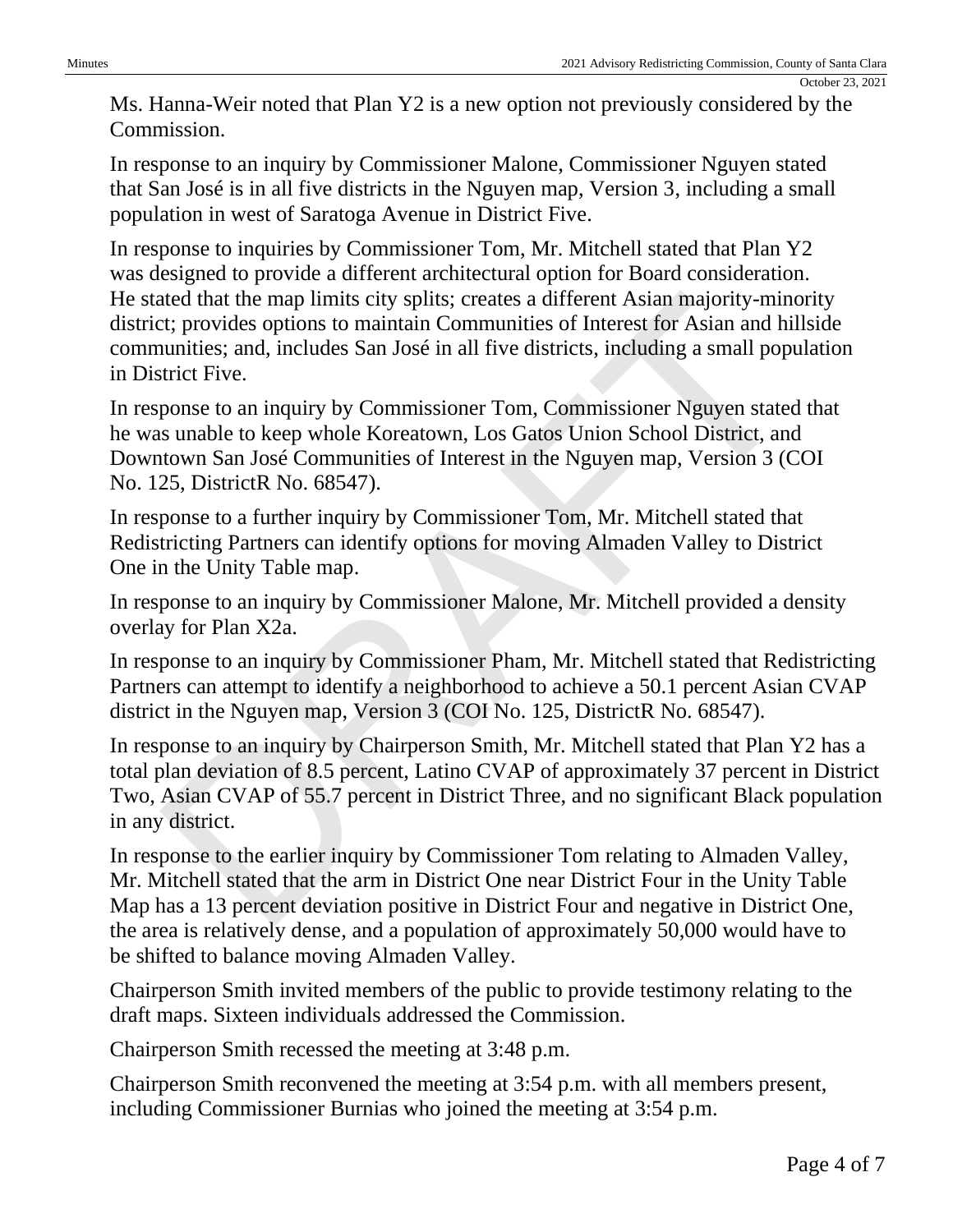Chairperson Smith stated that the Commission is required to forward maps to the Board of Supervisors in Maptitude; and, the goal of the meeting is to identify maps that can be timely converted to Maptitude, where necessary, for final approval by the Commission on October 27, 2021.

On motion of Vice Chairperson Staedler, seconded by Commissioner Alvarado, the Commission voted 13-2, with Commissioners Pham and Hong voting no, to approve the Unity Table map and the Nguyen map, subject to minor modifications as necessary to balance Maptitude conversion and ensure an Asian majority-minority CVAP district; and, forward final maps to the Board of Supervisors for consideration.

Commissioner Nguyen suggested that the Commission consider a map submitted by Commissioner Pham (COI No. 130, DistrictR No. 68920), and noted that it improves the Unity Table map by preserving a majority-minority Latino CVAP district, has a total plan deviation of 1.15 percent, and is more compact.

On motion of Commissioner Tom, seconded by Commissioner Cooper, the Commission voted 13-1, with Commissioner Malone voting no and Commissioner Alvarado absent, to consider Plan Y2 and the Pham map (COI No. 130; DistrictR No. 68920) on October 27, 2021; and, potentially forward the maps to the Board of Supervisors for consideration. E waptimue conversion and ensure and example in the mass and more than the computer of the Board of Supervisors for consideration.<br>Inissioner Nguyen suggested that the Commission consider a map submittinissioner Pham (COI

Ms. Hanna-Weir noted that it is logistically important for the Commission to identify during the meeting all of the maps it wishes to consider on October 27, 2021 and potentially forward to the Board, and that Commissioner consideration of newly identified maps on October 27, 2021 presents significant challenges to meeting redistricting deadlines.

Vice Chairperson Staedler requested that Administration provide the Commission by October 26, 2021 the Equal and Equitable 2.0 map (COI No. 102; DistrictR No. 66950) converted to Maptitude, including corresponding tables.

Commissioner Malone made a motion to further consider the Equal and Equitable 2.0 map (COI No. 102; DistrictR No. 66950) on October 27, 2021. Commissioner Pineda seconded the motion. Discussion ensued relating to the revision history of the map. Commissioner Malone withdrew the motion.

In response to an inquiry by Commissioner Zoglin, Mr. Mitchell stated that Los Gatos is in District Five in the EEF map, Unity Table map, and Pham map), and in District Four in Plan X3.

Commissioner Nguyen suggested that the EEF map be designated the Nguyen map or DistrictR No. 69094 to avoid confusion with similarly named maps.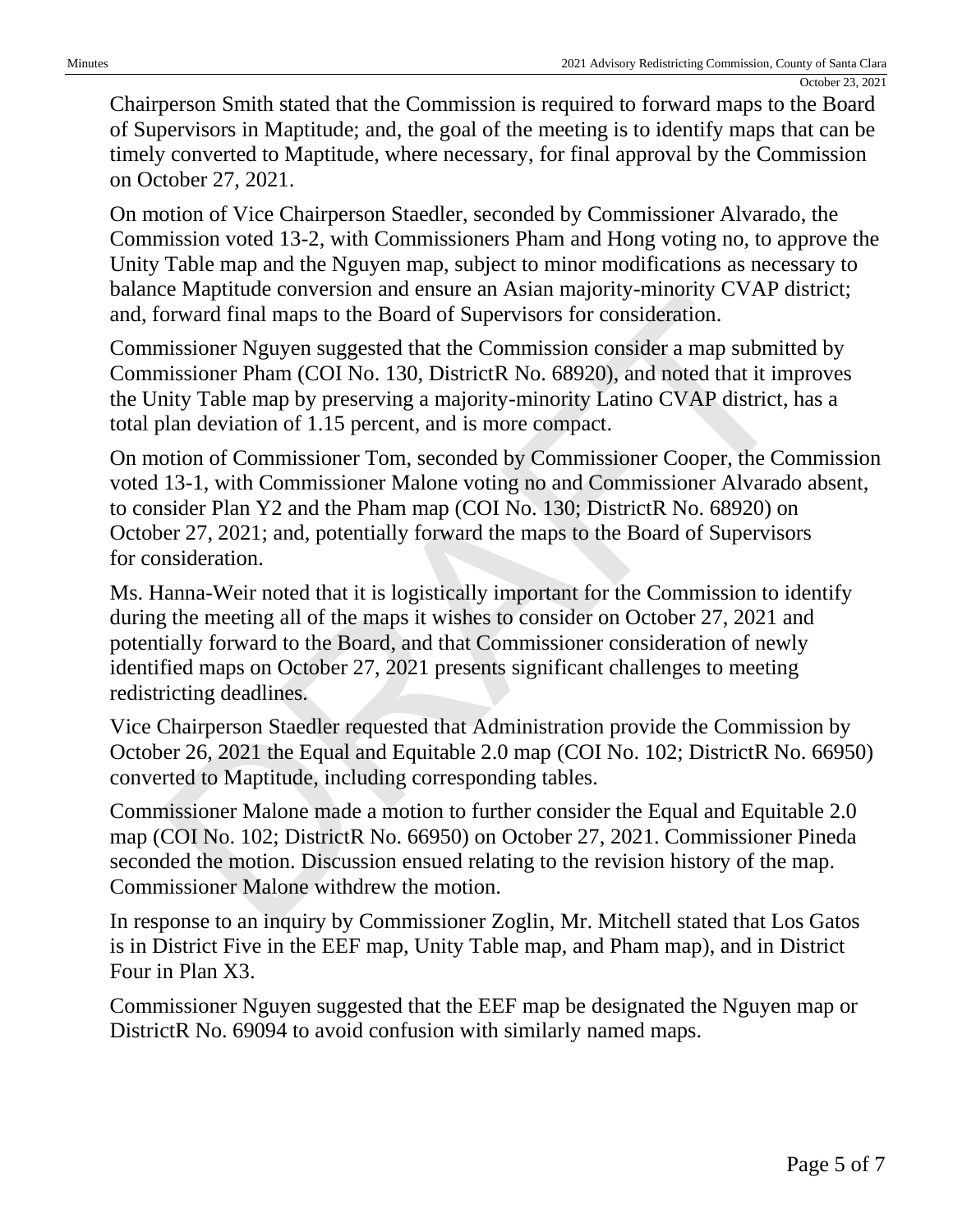On motion of Commissioner McAllister, seconded by Commissioner Velazquez, the Commission voted 11-3, with Commissioners Cooper, Pineda, and Malone abstaining and Commissioner Alvarado absent, to further consider Plan X3a on October 27, 2021; and, potentially forward the maps to the Board of Supervisors for consideration.

Chairperson Smith made a motion to further consider Margaret Okuzumi map No. 3 (COI No. 81) on October 27, 2021. Commissioner Pham seconded the motion. The motion failed on a vote of 7-7 with Vice Chairperson Staedler and Commissioners Velazquez, Tom, McAllister, Zoglin, Pineda, and Tan voting no and Commissioner Alvarado absent.

Chairperson Smith stated that new maps for Commission consideration on October 27, 2021 must be submitted by October 25, 2021. Ms. Melanie Jimenez Perez clarified that maps submitted on or after October 25, 2021 cannot be converted to Maptitude by October 27, 2021; they can be converted before Board consideration; and, the Commission will be limited to approval of DistrictR maps that may change during conversion to Maptitude. quez, Tom, McAllister, Zoglin, Pineda, and Tan voting no and Commissi<br>ado absent.<br>person Smith stated that new maps for Commission consideration on Oct<br>must be submitted by October 25, 2021. Ms. Melanie Jimenez Perez clari

On motion of Chairperson Smith, seconded by Commissioner Pham, the Commission voted 8-6, with Chairperson Smith and Commissioners Cooper, Burnias, Velazquez, Pham, McAllister, Pineda, and Hong voting yes and Commissioner Alvarado absent, to consider the Equitable and Equitable 2.0 map (COI No. 102; DistrictR No. 66950) on October 27, 2021; and, potentially forward the map to the Board of Supervisors for consideration.

In response to an inquiry by Chairperson Smith, Ms. Jimenez Perez stated that Administration has noted core Commission concepts for presentation to the Board, and invited the Commissioners to provide additional concepts. Vice Chairperson Staedler suggested that the Commissioners send comments to [2021redistricting@ceo.sccgov.org](mailto:2021redistricting@ceo.sccgov.org) by October 25, 2021 at 12:00 p.m. for discussion on October 27, 2021.

| <b>5 RESULT:</b> | APPROVED [13 TO 2]                                                      |
|------------------|-------------------------------------------------------------------------|
| <b>MOVER:</b>    | Bob Staedler, Vice Chairperson, Seat No. 2                              |
|                  | <b>SECONDER:</b> Dolores Alvarado, Commissioner, Seat No. 6             |
| <b>AYES:</b>     | Smith, Staedler, Cooper, Burnias, Velazquez, Tom, Alvarado, McAllister, |
|                  | Zoglin, Pineda, Tan, Nguyen, Malone                                     |
| NAYS:            | Pham, Hong                                                              |

# **6. Propose future agenda items.**

Commissioner Tom requested that Administration provide the Commission by the morning of October 25, 2021 identifying information for the six maps selected by the Commission for further action, including two maps to be forwarded to the Board of Supervisors and four maps for further consideration on October 27, 2021.